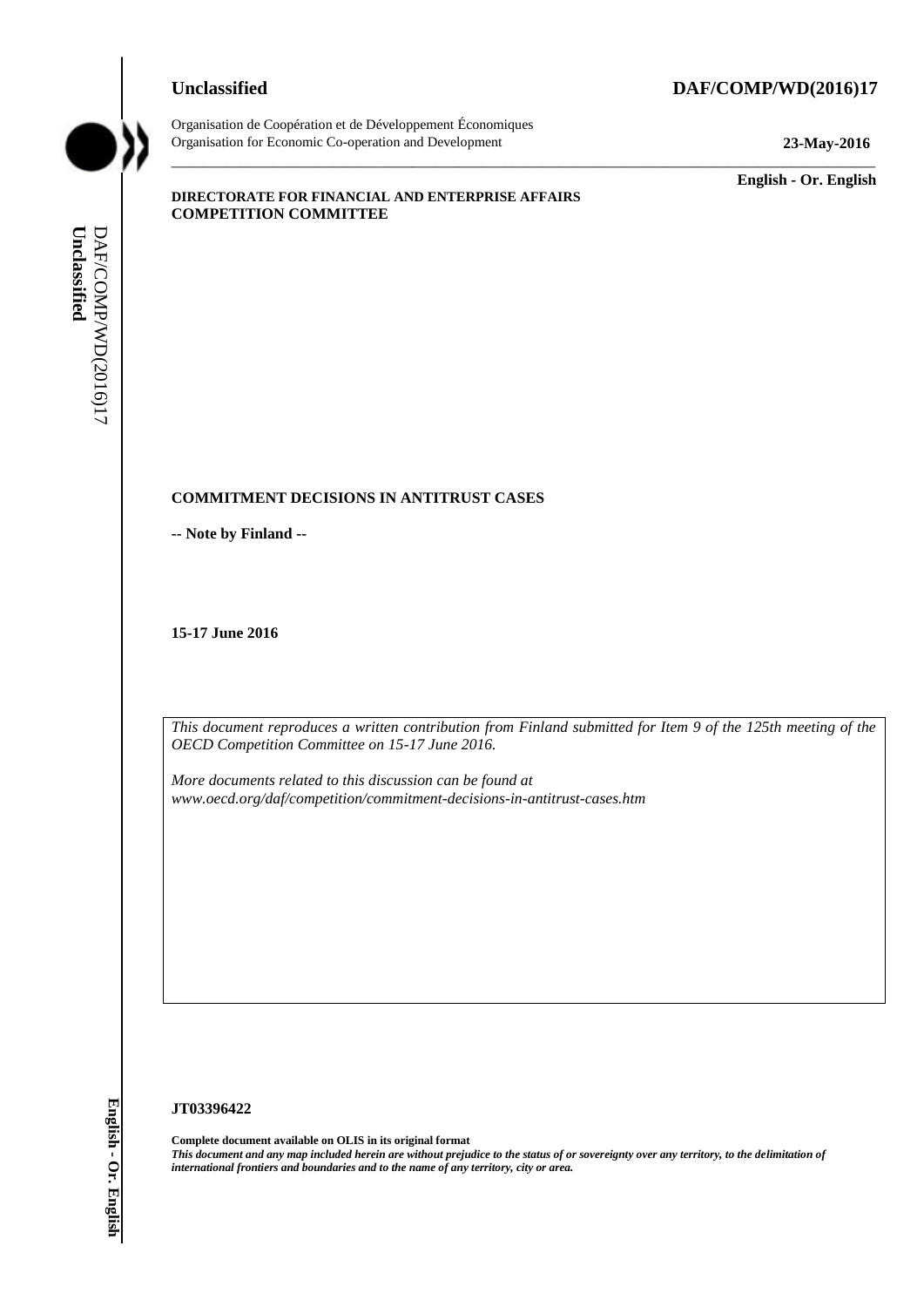# **FINLAND**

# **1. The powers and the proceeding of the FCCA**

1. In Finland, the antitrust proceedings can end at least in three different ways. If the Finnish Competition and Consumer Authority (FCCA) finds enough evidence of infringement of the Competition Act<sup>1</sup>, it can make a proposal of penalty payment to the Market Court and it can at the same time adopt a prohibition decision ordering to stop the infringement. The FCCA can adopt a prohibition decision separately without the proposal of penalty payment or adopt a decision obliging the parties to comply with commitments. The FCCA can impose a periodic penalty payment to enforce the decision issued on the basis of the Competition Act. The Market Court can order a periodic penalty payment to be paid.

2. The FCCA has not published any guidelines on commitment procedures and decisions with the purpose of setting time limits, procedural steps or requirements and due to this has a wide discretion when deciding whether to accept commitments offered.

3. Competition restraints are investigated by the FCCA both on its own initiative and on the basis of complaints. After the preliminary assessment uncovering potential competition concerns, the FCCA communicates the concerns to the parties. The undertakings under the investigations can offer the commitments to the authority at any stage of the proceedings.

4. The FCCA offers the complainants and other third parties possibility to submit observations of the commitments to make sure that the offered commitments address the concerns. In Finland, it is not mandatory to have market testing by publishing a summary of the case and the main content of commitments. Further discussion with the parties can take place with a possibility to amend the initially proposed commitments. The formal decision adopting the commitments ends the investigation into a possible infringement of competition rules. The commitments decisions are binding and public in Finland.

## **2. The commitment decisions adopted by the FCCA**

5. The FCCA has adopted altogether nine commitment decisions in 2004-2015 and 15 decisions establishing an infringement of the Finnish Competition Act or article 101 and 102 TFEU, excluding all cartel decisions. The FCCA has accepted commitments in vertical (2), horizontal cooperation (1) and also in dominance cases (6), but not in cartel cases. The FCCA has adopted commitment decisions most often in the telecommunications sectors (4 out of 9), one in the banking sector, one in the motor vehicle sector and the rest in miscellaneous sectors (fuels, explosives, monitoring register of animal breeding).

6. Out of the nine commitment decisions adopted by the FCCA in 2004-2015, in seven cases it took less than five years and in two cases it took roughly five years from the first procedure, complaint or the FCCA´s own initiative, to the adoption of the commitment decision. In five of seven cases, it took roughly a year to adopt the decision. During 2004-2015, the FCCA adopted 15

 $\mathbf{I}$ 

<sup>1</sup> The Competition Act is available in English at [http://www.kkv.fi/en/facts-and-advice/competition](http://www.kkv.fi/en/facts-and-advice/competition-affairs/legislation-and-guidelines/competition-act)[affairs/legislation-and-guidelines/competition-act/](http://www.kkv.fi/en/facts-and-advice/competition-affairs/legislation-and-guidelines/competition-act).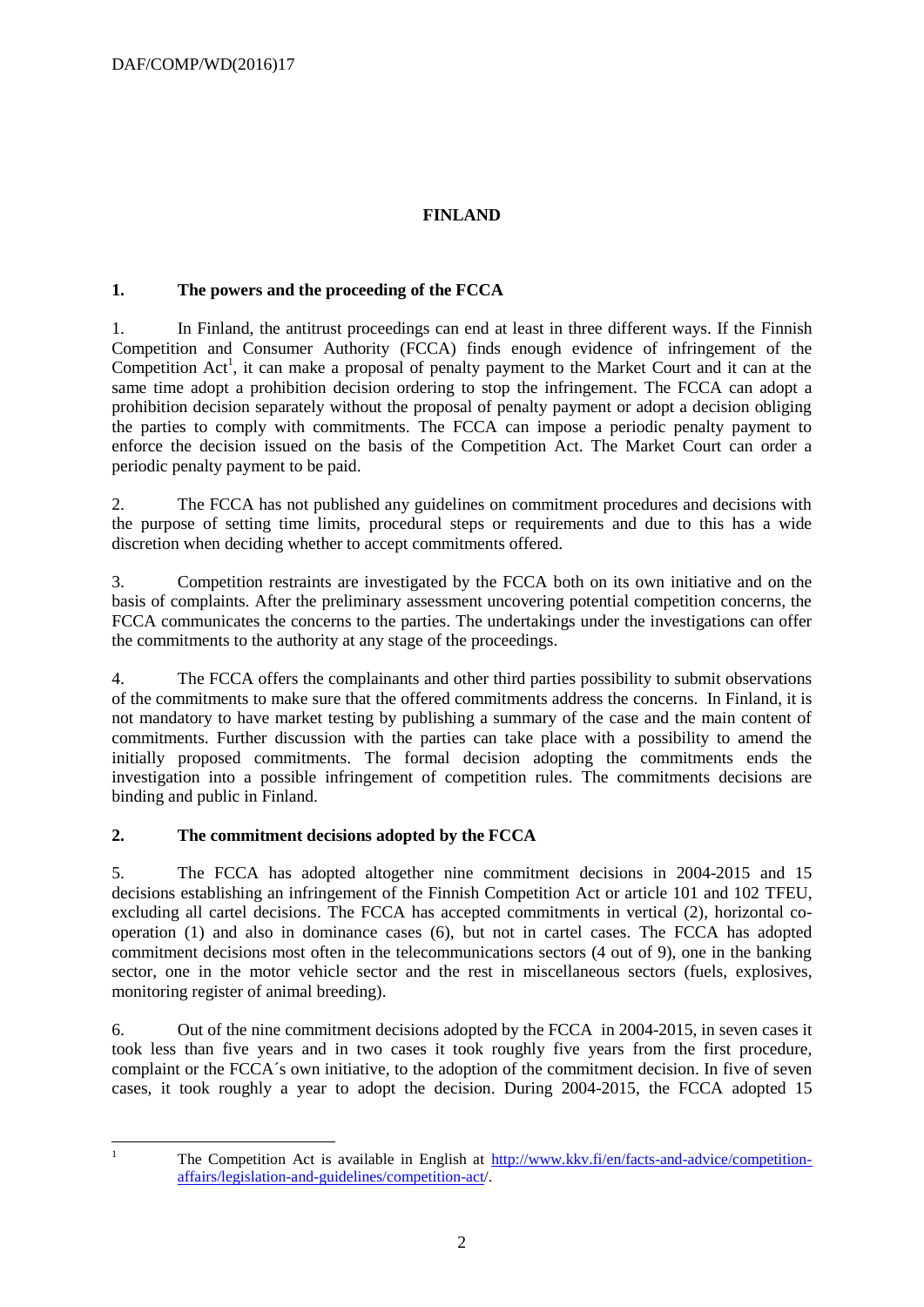infringement decisions (excluding cartels) and the finality of these decisions is achieved years after the FCCA´s decision, as appeals to courts tend to take years in Finland.

7. In some cases, the FCCA has closed cases without the commitment decision based on the fact that the undertaking subject to the investigations has changed its behavior<sup>2</sup> or the complaint has been withdrawn because the complainant has lost its interest after the undertaking subject to the investigations has changed its behavior. The FCCA can close the case with or without formal decision depending on the case.

# *2.1 Examples of commitment decisions in Finland*

8. On 18 June 2009<sup>3</sup>, the ATM operator Automatia Pankkiautomaatit Oy, the joint venture of the three largest banks in Finland: Nordea, OP Group and Sampo Bank, was obligated to comply with the given commitments on the pricing of their ATMs to the FCCA. The banks undertook to price their customers' Otto ATM withdrawals and withdrawals made from the ATMs of the new ATM operators with debit cards in a non-discriminatory manner. The preliminary assessment of the FCCA was that the Automatia Pankkiautomaatit Plc and its member banks, Nordea Bank Finland Plc, OP-Pohjola Group and Sampo Bank Plc, had a joint dominant position in the cash dispensing market in Finland. The services fees charged by the banks from their customers for the withdrawals made from the new operators' banks were suspected to lead to an abuse of joint dominant position by discriminatory pricing and creating obstacles to the entry of the new ATM operator.

9. On 28 May  $2010<sup>4</sup>$ , the FCCA adopted a decision making the commitments binding on Veho Group Oy Ab, Mercedes-Benz importer in Finland. Veho had provided the FCCA with commitments by which it undertakes to improve the independent repairers´ access to the technical training. Since the FCCA found the commitments offered by Veho satisfactory and since the FCCA had not found evidence of a significant restriction of competition as regards the other alleged infringements, there was no longer grounds for further action by the FCA.

10. On 5 November 2015<sup>5</sup>, the FCCA accepted commitments offered by two mobile operators, TeliaSonera Finland and DNA, in a mobile network sharing agreement case. The operators merged their networks, including most of their frequency resources, in Eastern and Northern parts of Finland, in an area which covers 50 per cent of the country and 15 per cent of the population. The network was operated through a joint venture. The Finnish mobile market has three players – Elisa, TeliaSonera and DNA - whose turnover practically makes up the entire mobile turnover in Finland. TeliaSonera and DNA committed to offer access to virtual and service operators in their national networks and lease mast and antenna sites to their competitors. The commitments also restricted information exchange, severed ties between the parties and the joint venture and imposed changes in the operation of the joint venture ensuring that the parties could differentiate their products and services in the merged network.

 $\frac{1}{2}$ See decision taken on 15 May 2009 concerning Elisa Oyj [http://www.kkv.fi/ratkaisut-ja](http://www.kkv.fi/ratkaisut-ja-julkaisut/ratkaisut/arkisto/2009/muut-ratkaisut/5296103-8966103-2336104-9346104-2916105-5286105-ja-4706106)[julkaisut/ratkaisut/arkisto/2009/muut-ratkaisut/5296103-8966103-2336104-9346104-2916105-](http://www.kkv.fi/ratkaisut-ja-julkaisut/ratkaisut/arkisto/2009/muut-ratkaisut/5296103-8966103-2336104-9346104-2916105-5286105-ja-4706106) [5286105-ja-4706106/](http://www.kkv.fi/ratkaisut-ja-julkaisut/ratkaisut/arkisto/2009/muut-ratkaisut/5296103-8966103-2336104-9346104-2916105-5286105-ja-4706106) paragraph 175.

<sup>3</sup> See decision [http://www.kkv.fi/ratkaisut-ja-julkaisut/ratkaisut/arkisto/2009/kielto--sitoumus--ja](http://www.kkv.fi/ratkaisut-ja-julkaisut/ratkaisut/arkisto/2009/kielto--sitoumus--ja-toimitusvelvoiteratkaisut/964612007)[toimitusvelvoiteratkaisut/964612007/](http://www.kkv.fi/ratkaisut-ja-julkaisut/ratkaisut/arkisto/2009/kielto--sitoumus--ja-toimitusvelvoiteratkaisut/964612007).

<sup>4</sup> See [http://www.kkv.fi/ratkaisut-ja-julkaisut/ratkaisut/arkisto/2010/kielto-sitoumus-ja](http://www.kkv.fi/ratkaisut-ja-julkaisut/ratkaisut/arkisto/2010/kielto-sitoumus-ja-toimitusvelvoiteratkaisut/535612006/)[toimitusvelvoiteratkaisut/535612006/.](http://www.kkv.fi/ratkaisut-ja-julkaisut/ratkaisut/arkisto/2010/kielto-sitoumus-ja-toimitusvelvoiteratkaisut/535612006/)

<sup>5</sup> See [http://www.kkv.fi/ratkaisut-ja-julkaisut/ratkaisut/arkisto/2015/kielto--sitoumus--ja](http://www.kkv.fi/ratkaisut-ja-julkaisut/ratkaisut/arkisto/2015/kielto--sitoumus--ja-toimitusvelvoiteratkaisut/43814.00.002014/)[toimitusvelvoiteratkaisut/43814.00.002014/.](http://www.kkv.fi/ratkaisut-ja-julkaisut/ratkaisut/arkisto/2015/kielto--sitoumus--ja-toimitusvelvoiteratkaisut/43814.00.002014/)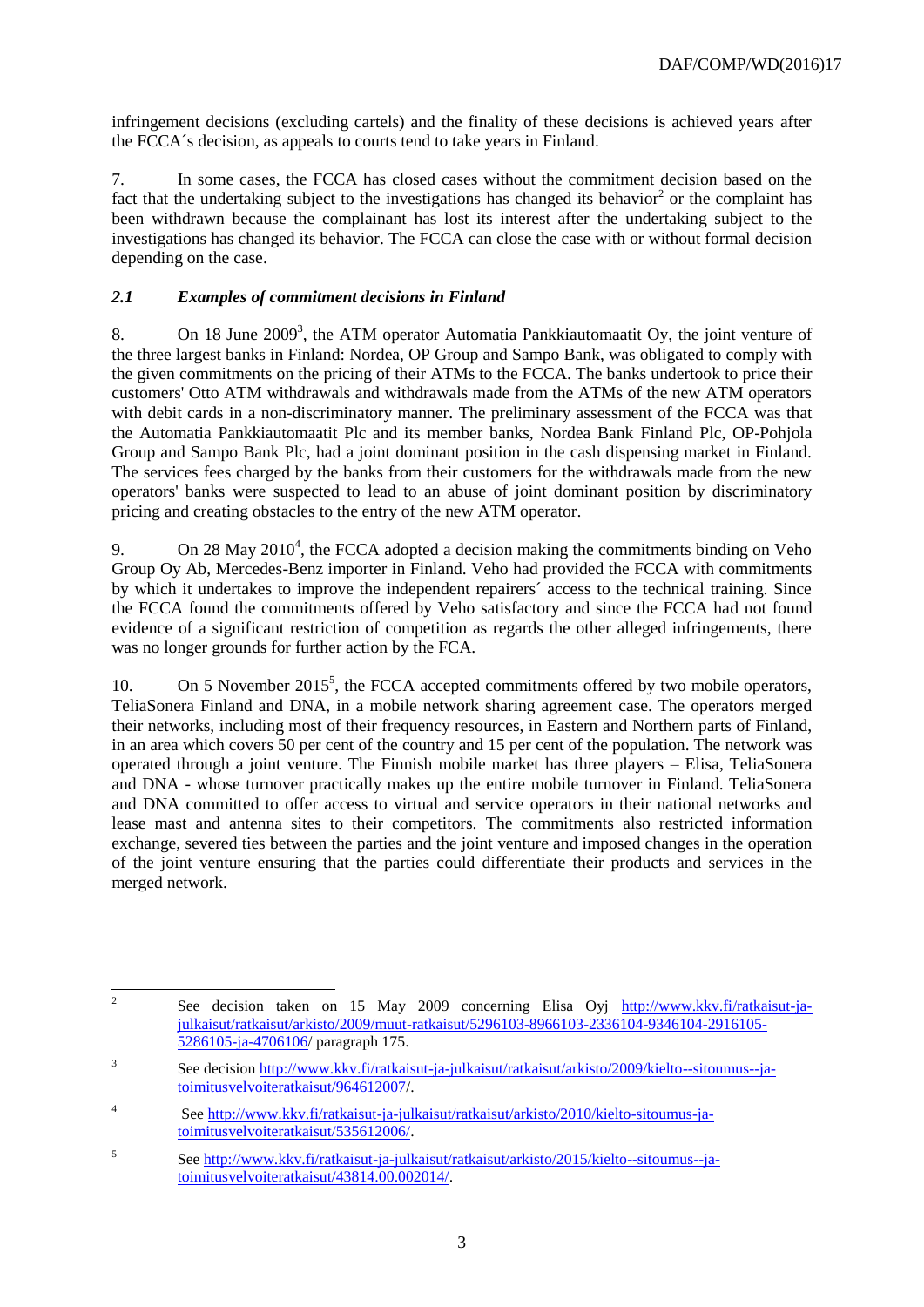11. The decision included a periodic penalty payment of  $\epsilon$  1 380 000 (TeliaSonera) and  $\epsilon$  811 000 (DNA) for the breach of the commitments. The periodic payment was determined in a commitment decision to enhance the compliance with the commitments. In this case, the periodic penalty payment was set for the first time in a commitment decision.

## **3. Monitoring of the commitments**

12. The offered commitments have to address the concerns raised by the FCCA, and sometimes it has been necessary to have changes to the offered commitments. The FCCA can engage in discussions with the complainants or other third parties to make sure that offered commitments address the concerns. In Finland it is not mandatory to have market testing by publishing a summary of the case and the main content of commitments. In Finland, the adopted commitments decisions have been behavioural stating how the undertaking has to behave in certain circumstances. The FCCA has not adopted commitments in the fast-moving sectors.

13. The FCCA does not have a systematic monitoring or evaluation system assessing whether commitment decisions have been successful. The FCCA has not received complaints or other signals stating that certain commitments have not been successful in the antitrust cases. The FCCA has appointed a trustee in two commitments decisions to monitor compliance therewith. The appointed trustee worked well in a commitment decision concerning Veho Group Oy Ab by which it undertook to improve the independent repairers´ access to the technical training. In the commitment decision concerning the network sharing agreement a trustee was also appointed, but it is too early to estimate the results in this case.

14. However, the FCCA was not empowered with the separate right to propose penalty payments on undertakings for not complying with a commitment in 2004 when powers to adopt commitment decisions within the framework of the so-called "modernization" of EU competition law<sup>6</sup> were granted to the FCCA and to other national competition authorities ("NCAs"). If the undertaking has acted contrary to the commitment decision, the FCCA has to make a full proposal to the Market court establishing the existence of the infringement. A national Competition Act Working group<sup>7</sup> is assessing whether the FCCA should be granted powers to propose penalty payments for breaching commitment decisions.

15. The commitment decisions adopted by FCCA can be appealed to the Market Court and further to the Supreme Administrative Court, but the Courts have not dealt with any commitment decisions in antitrust cases. The FCCA has not taken any undertakings to the Market Court for infringing the commitment decisions and the undertakings subject to the commitments have not appealed either. The third parties who could have the interest to appeal have not taken the commitment decisions to the Market Court either. The possible third parties to appeal could be competitors, but in order to appeal they have to be a party in procedure and have a direct interest in the matter. In the Finnish administrative system, the competitors or other third parties do not have a direct interest in the matter automatically.

 $6\overline{6}$ <sup>6</sup> Council Regulation 1/2003 2003 O.J. (L 1) 7 (EC) http://eur-lex.europa.eu/legalcontent/FI/TXT/PDF/?uri=CELEX:32003R0001&from=EN/.

<sup>7</sup> A national Competition Act Working group is assessing the need for change in competition legislation in order to make "Finnish food production profitable", one of the aims of the Strategic Programme of the Government and other aspects of Competition Act as well (for example investigation tools, sanctions etc). The mandate of the working group is from September 2015 to the end of April 2016 as far as the Governmental Programme is concerned and until the end of February 2017 as far as the rest of the tasks of the working group is concerned. [http://www.tem.fi/files/43600/paatos\\_kilpailulakityoryhma.pdf/](http://www.tem.fi/files/43600/paatos_kilpailulakityoryhma.pdf/)